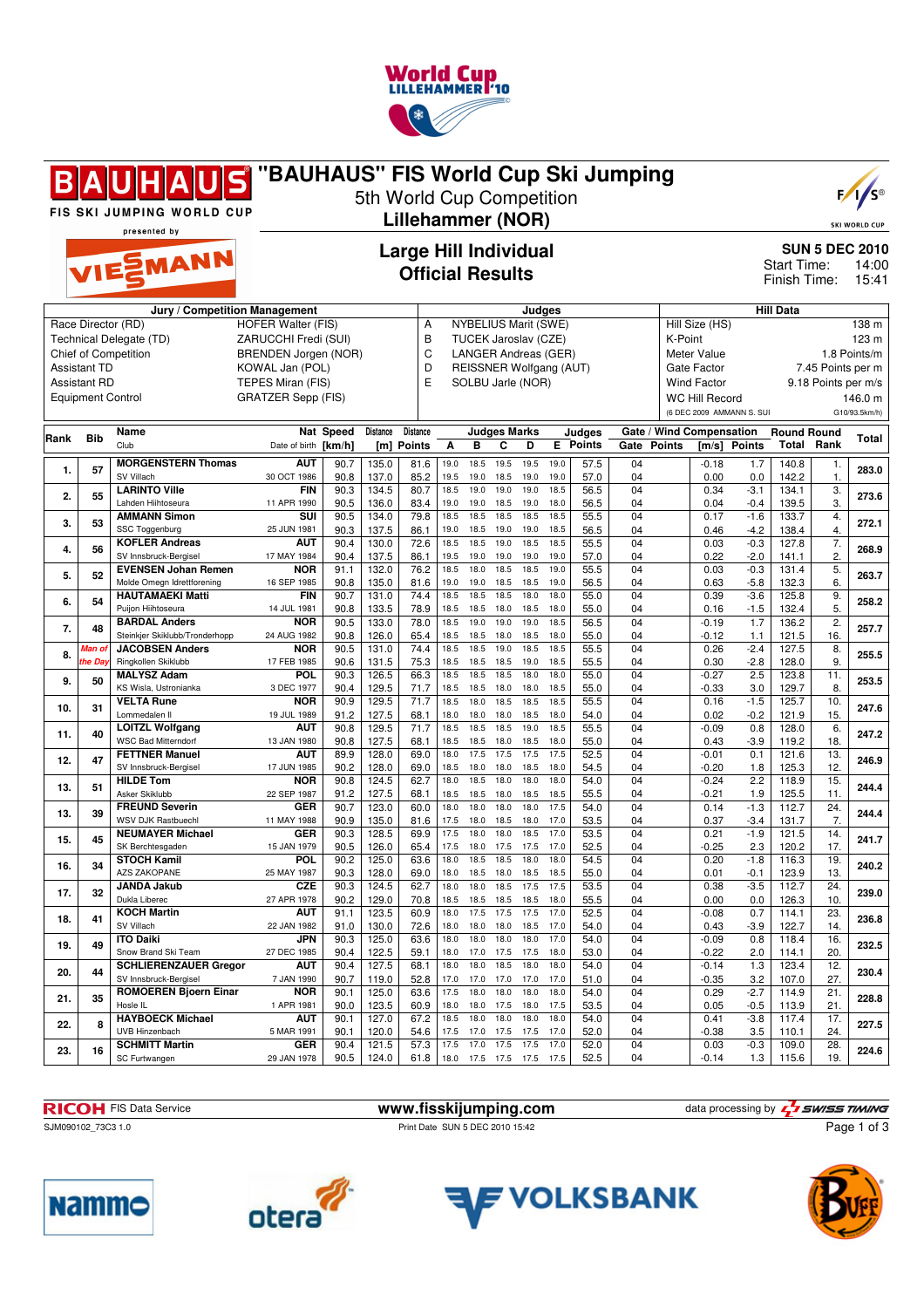

## **"BAUHAUS" FIS World Cup Ski Jumping** S Β 5th World Cup Competition



FIS SKI JUMPING WORLD CUP presented by

EMANN

## **Lillehammer (NOR)**

**Large Hill Individual Official Results**

SKI WORLD CUP **SUN 5 DEC 2010**

14:00 15:41 Start Time: Finish Time:

| Rank | <b>Bib</b>     | Name                                              |                           | Nat Speed | <b>Distance</b> | Distance      |      |      | <b>Judges Marks</b> |      |      | Judges   |                 | Gate / Wind Compensation |         |        | <b>Round Round</b><br>Total | Rank            | Total |
|------|----------------|---------------------------------------------------|---------------------------|-----------|-----------------|---------------|------|------|---------------------|------|------|----------|-----------------|--------------------------|---------|--------|-----------------------------|-----------------|-------|
|      |                | Club                                              | Date of birth             | [km/h]    | [m]             | <b>Points</b> | Α    | в    | С                   | D    |      | E Points | Gate            | <b>Points</b>            | [m/s]   | Points |                             |                 |       |
| 24.  | 43             | <b>TOCHIMOTO Shohei</b>                           | <b>JPN</b>                | 90.4      | 120.0           | 54.6          | 17.0 | 17.0 | 18.0                | 17.5 | 17.5 | 52.0     | 04              |                          | $-0.19$ | 1.7    | 108.3                       | 30.             | 221.7 |
|      |                | Snow Brand Ski Team                               | 21 DEC 1989               | 90.4      | 122.0           | 58.2          | 17.5 | 17.5 | 17.5                | 17.5 | 17.5 | 52.5     | 04              |                          | $-0.29$ | 2.7    | 113.4                       | 22.             |       |
| 25.  | 25             | <b>TAKEUCHI Taku</b>                              | JPN                       | 90.3      | 122.0           | 58.2          | 18.0 | 18.5 | 18.0                | 17.5 | 17.5 | 53.5     | $\overline{04}$ |                          | 0.31    | $-2.8$ | 108.9                       | 29.             | 220.9 |
|      |                | Kitano Construction Corp. Ski Club                | 20 MAY 1987               | 90.7      | 120.5           | 55.5          | 18.0 | 17.0 | 18.0                | 18.0 | 17.0 | 53.0     | 04              |                          | $-0.38$ | 3.5    | 112.0                       | 23.             |       |
| 26.  | 33             | <b>KARELIN Pavel</b>                              | <b>RUS</b>                | 90.5      | 127.0           | 67.2          | 17.5 | 17.5 | 18.0                | 18.0 | 18.0 | 53.5     | 04              |                          | 0.47    | $-4.3$ | 116.4                       | 18.             | 220.8 |
|      |                | Nizhniy Novgorod                                  | 27 APR 1990               | 90.6      | 118.0           | 51.0          | 17.0 | 17.0 | 17.5                | 17.0 | 16.5 | 51.0     | 04              |                          | $-0.26$ | 2.4    | 104.4                       | 28.             |       |
| 27.  | 29             | <b>KORNILOV Denis</b>                             | <b>RUS</b>                | 90.5      | 121.5           | 57.3          | 18.0 | 17.5 | 18.0                | 18.0 | 17.5 | 53.5     | 04              |                          | 0.00    | 0.0    | 110.8                       | 27.             | 220.0 |
|      |                | Sdushor N. Novgorod Dinamo                        | 17 AUG 1986               | 90.4      | 121.0           | 56.4          | 16.5 | 16.5 | 16.0                | 16.5 | 16.5 | 49.5     | 04              |                          | $-0.36$ | 3.3    | 109.2                       | 25.             |       |
| 28.  | $\overline{7}$ | <b>HLAVA Lukas</b>                                | <b>CZE</b>                | 90.9      | 124.0           | 61.8          | 17.5 | 18.0 | 17.5                | 17.5 | 18.0 | 53.0     | $\overline{04}$ |                          | 0.31    | $-2.8$ | 112.0                       | 26.             | 219.1 |
|      |                | Dukla Liberec                                     | 10 SEP 1984               | 90.8      | 119.0           | 52.8          | 17.5 | 17.5 | 18.0                | 17.0 | 17.5 | 52.5     | 04              |                          | $-0.20$ | 1.8    | 107.1                       | 26.             |       |
| 29.  | 36             | <b>KASAI Noriaki</b>                              | <b>JPN</b>                | 90.3      | 125.5           | 64.5          | 18.0 | 18.0 | 18.5                | 18.5 | 18.0 | 54.5     | 04              |                          | 0.47    | $-4.3$ | 114.7                       | 22.             | 217.4 |
|      |                | Tsuchiya Home Ski Team                            | 6 JUN 1972                | 90.3      | 118.5           | 51.9          | 17.5 | 17.5 | 17.5                | 17.5 | 17.0 | 52.5     | 04              |                          | 0.19    | $-1.7$ | 102.7                       | 29.             |       |
| 30.  | 37             | <b>MATURA Jan</b>                                 | <b>CZE</b>                | 90.3      | 126.5           | 66.3          | 18.0 | 18.5 | 18.5                | 18.0 | 18.0 | 54.5     | $\overline{04}$ |                          | 0.63    | $-5.8$ | 115.0                       | $\overline{20}$ | 213.4 |
|      |                | Dukla Liberec                                     | 29 JAN 1980               | 90.5      | 114.5           | 44.7          | 17.5 | 17.5 | 18.0                | 17.0 | 17.5 | 52.5     | 04              |                          | $-0.13$ | 1.2    | 98.4                        | 30.             |       |
|      |                |                                                   |                           |           |                 |               |      |      |                     |      |      |          |                 |                          |         |        |                             |                 |       |
|      |                | not qualified for final round                     |                           |           |                 |               |      |      |                     |      |      |          |                 |                          |         |        |                             |                 |       |
| 31.  | 38             | <b>PREVC Peter</b>                                | <b>SLO</b>                | 90.7      | 122.5           | 59.1          | 17.5 | 17.0 | 18.5                | 17.5 | 17.5 | 52.5     | 04              |                          | 0.38    | $-3.5$ | 108.1                       | 31.             | 108.1 |
|      |                | SK Triglav Kranj                                  | 20 SEP 1992               |           |                 |               |      |      |                     |      |      |          |                 |                          |         |        |                             |                 |       |
| 31.  | 24             | <b>KRANJEC Robert</b>                             | $\overline{\text{SLO}}$   | 90.2      | 121.0           | 56.4          | 17.5 | 17.0 | 18.0                | 17.5 | 17.5 | 52.5     | 04              |                          | 0.09    | $-0.8$ | 108.1                       | $\overline{31}$ | 108.1 |
|      |                | SK Triglav Kranj                                  | 16 JUL 1981               |           |                 |               |      |      |                     |      |      |          |                 |                          |         |        |                             |                 |       |
| 33.  | 30             | <b>KOUDELKA Roman</b>                             | <b>CZE</b>                | 90.1      | 120.5           | 55.5          | 17.5 | 17.5 | 17.5                | 17.5 | 17.0 | 52.5     | 04              |                          | 0.10    | $-0.9$ | 107.1                       | $\overline{33}$ | 107.1 |
|      |                | <b>LSK Lomnice nad Popelkov</b>                   | 9 JUL 1989                |           |                 |               |      |      |                     |      |      |          |                 |                          |         |        |                             |                 |       |
| 34.  | 42             | <b>CHEDAL Emmanuel</b>                            | <b>FRA</b>                | 90.9      | 118.5           | 51.9          | 17.5 | 17.0 | 17.0                | 17.0 | 17.0 | 51.0     | 04              |                          | $-0.37$ | 3.4    | 106.3                       | 34.             | 106.3 |
|      |                | <b>SC Courchevel</b>                              | 15 JAN 1983               |           |                 |               |      |      |                     |      |      |          |                 |                          |         |        |                             |                 |       |
| 35.  | 13             | <b>TEPES Jurij</b>                                | $\overline{\text{slo}}$   | 90.6      | 116.5           | 48.3          | 17.0 | 17.0 | 17.5                | 17.0 | 17.0 | 51.0     | 04              |                          | $-0.22$ | 2.0    | 101.3                       | $\overline{35}$ | 101.3 |
|      |                | SD Dolomiti                                       | 14 FEB 1989               |           |                 |               |      |      |                     |      |      |          |                 |                          |         |        |                             |                 |       |
| 36.  | $\mathbf{1}$   | <b>SEDLAK Borek</b>                               | <b>CZE</b>                | 91.0      | 117.5           | 50.1          | 17.0 | 17.5 | 17.5                | 17.0 | 17.0 | 51.5     | 04              |                          | 0.11    | $-1.0$ | 100.6                       | 36.             | 100.6 |
|      |                | Dukla Liberec                                     | 15 JUN 1981               |           |                 |               |      |      |                     |      |      |          |                 |                          |         |        |                             |                 |       |
| 37.  | 5              | <b>KUETTEL Andreas</b>                            | SUI                       | 90.7      | 118.0           | 51.0          | 17.0 | 17.0 | 17.0                | 17.0 | 17.5 | 51.0     | 04              |                          | 0.23    | $-2.1$ | 99.9                        | 37.             | 99.9  |
|      |                | <b>SC Einsiedeln</b>                              | 25 APR 1979               |           |                 |               |      |      |                     |      |      |          |                 |                          |         |        |                             |                 |       |
| 38.  | 27             | <b>YUMOTO Fumihisa</b>                            | <b>JPN</b>                | 89.9      | 117.5           | 50.1          | 17.0 | 17.0 | 17.5                | 17.0 | 17.0 | 51.0     | $\overline{04}$ |                          | 0.24    | $-2.2$ | 98.9                        | $\overline{38}$ | 98.9  |
|      |                | Tokyo Biso Group Ski Team                         | 23 APR 1984               |           |                 |               |      |      |                     |      |      |          |                 |                          |         |        |                             |                 |       |
| 39.  | 21             | <b>BACHLEDA Marcin</b>                            | POL                       | 90.0      | 114.5           | 44.7          | 17.0 | 17.5 | 17.5                | 17.0 | 16.5 | 51.5     | 04              |                          | $-0.06$ | 0.6    | 96.8                        | 39.             | 96.8  |
| 40.  |                | TS Wisla Zakopane                                 | 4 SEP 1982                |           |                 |               |      |      |                     |      |      |          |                 |                          |         |        |                             |                 |       |
|      | 14             | <b>BODMER Pascal</b>                              | <b>GER</b>                | 90.2      | 115.5           | 46.5          | 16.5 | 16.5 | 16.5                | 16.5 | 16.0 | 49.5     | 04              |                          | $-0.08$ | 0.7    | 96.7                        | 40.             | 96.7  |
|      |                | SV Messstetten                                    | 4 JAN 1991                |           |                 |               |      |      |                     |      |      |          |                 |                          |         |        |                             |                 |       |
| 41.  | 20             | <b>TROFIMOV Roman-Sergeevich</b>                  | <b>RUS</b>                | 90.2      | 113.5           | 42.9          | 17.0 | 17.0 | 16.5                | 17.5 | 17.0 | 51.0     | 04              |                          | $-0.19$ | 1.7    | 95.6                        | 41.             | 95.6  |
|      |                | Moskva Shvsm                                      | 19 NOV 1989               |           |                 |               |      |      |                     |      |      |          |                 |                          |         |        |                             |                 |       |
| 42.  | 17             | <b>GRIGOLI Marco</b>                              | SUI                       | 90.5      | 114.0           | 43.8          | 17.0 | 17.0 | 17.0                | 17.0 | 16.5 | 51.0     | 04              |                          | $-0.03$ | 0.3    | 95.1                        | 42.             | 95.1  |
|      |                | SC Alpina St. Moritz<br><b>MECHLER Maximilian</b> | 27 APR 1991               |           |                 |               |      |      |                     |      |      |          |                 |                          |         |        |                             |                 |       |
| 43.  | 11             | <b>WSV Isnv</b>                                   | <b>GER</b><br>3 JAN 1984  | 90.2      | 114.0           | 43.8          | 17.0 | 16.5 | 17.0                | 16.5 | 16.5 | 50.0     | 04              |                          | 0.07    | $-0.6$ | 93.2                        | 43.             | 93.2  |
|      |                |                                                   | POL                       | 90.2      | 113.5           | 42.9          |      |      |                     |      | 17.0 | 51.0     | 04              |                          | 0.44    | $-4.0$ | 89.9                        | 44.             |       |
| 44.  | 10             | <b>KUBACKI Dawid</b><br>TS Wisla Zakopane         |                           |           |                 |               | 17.0 | 17.0 | 17.5                | 16.5 |      |          |                 |                          |         |        |                             |                 | 89.9  |
| 45.  |                | <b>UHRMANN Michael</b>                            | 12 MAR 1990<br><b>GER</b> |           |                 | 42.0          |      |      |                     | 16.5 | 16.5 |          |                 |                          | 0.26    |        |                             | 45.             |       |
|      | 28             | WSV DJK Rastbuechl                                | 16 SEP 1978               | 90.0      | 113.0           |               | 16.5 | 17.0 | 17.0                |      |      | 50.0     | 04              |                          |         | $-2.4$ | 89.6                        |                 | 89.6  |
|      |                | <b>DESCOMBES SEVOIE Vincent</b>                   | <b>FRA</b>                |           |                 |               |      |      |                     |      |      |          |                 |                          | 0.51    |        |                             |                 |       |
| 46.  | 9              | Douanes les Houches                               | 9 JAN 1984                | 89.8      | 113.5           | 42.9          | 16.5 | 17.0 | 17.0                | 17.0 | 16.5 | 50.5     | 04              |                          |         | $-4.7$ | 88.7                        | 46.             | 88.7  |
|      |                | <b>HULA Stefan</b>                                | POL                       | 89.8      | 112.0           | 40.2          | 16.5 | 16.5 | 16.5                | 16.5 | 16.0 | 49.5     | 04              |                          | 0.30    | $-2.8$ | 86.9                        | 47.             |       |
| 47.  | 23             | SSR LZS SOKOL Szczyrk                             | 29 SEP 1986               |           |                 |               |      |      |                     |      |      |          |                 |                          |         |        |                             |                 | 86.9  |
|      |                | <b>KOIVURANTA Anssi</b>                           | <b>FIN</b>                | 90.4      | 109.5           | 35.7          | 16.5 | 16.5 | 17.0                | 17.0 | 16.5 | 50.0     | $\overline{04}$ |                          | 0.13    | $-1.2$ | 84.5                        | 48.             |       |
| 48.  | 22             | Kuusamon Erä-Veikot                               | 3 JUL 1988                |           |                 |               |      |      |                     |      |      |          |                 |                          |         |        |                             |                 | 84.5  |
|      |                | <b>ZHAPAROV Radik</b>                             | <b>KAZ</b>                | 90.3      | 106.5           | 30.3          | 16.0 | 16.5 | 16.5                | 16.5 | 16.5 | 49.5     | 04              |                          | $-0.38$ | 3.5    | 83.3                        | 49.             |       |
| 49.  | 12             | Shvsm Dinamo                                      | 29 FEB 1984               |           |                 |               |      |      |                     |      |      |          |                 |                          |         |        |                             |                 | 83.3  |
|      |                | <b>RUUSKANEN Juha-Matti</b>                       | <b>FIN</b>                | 90.2      | 109.0           | 34.8          | 16.5 | 16.5 | 16.5                | 16.5 | 16.0 | 49.5     | 04              |                          | 0.18    | $-1.7$ | 82.6                        | 50.             |       |
| 50.  | 26             | Puijon Hiihtoseura                                | 24 JUL 1984               |           |                 |               |      |      |                     |      |      |          |                 |                          |         |        |                             |                 | 82.6  |
|      |                |                                                   |                           |           |                 |               |      |      |                     |      |      |          |                 |                          |         |        |                             |                 |       |

**RICOH** FIS Data Service **www.fisskijumping.com** data processing by  $\frac{7}{2}$  **swiss TIMING** Page 2 of 3

SJM090102\_73C3 1.0 Print Date SUN 5 DEC 2010 15:42